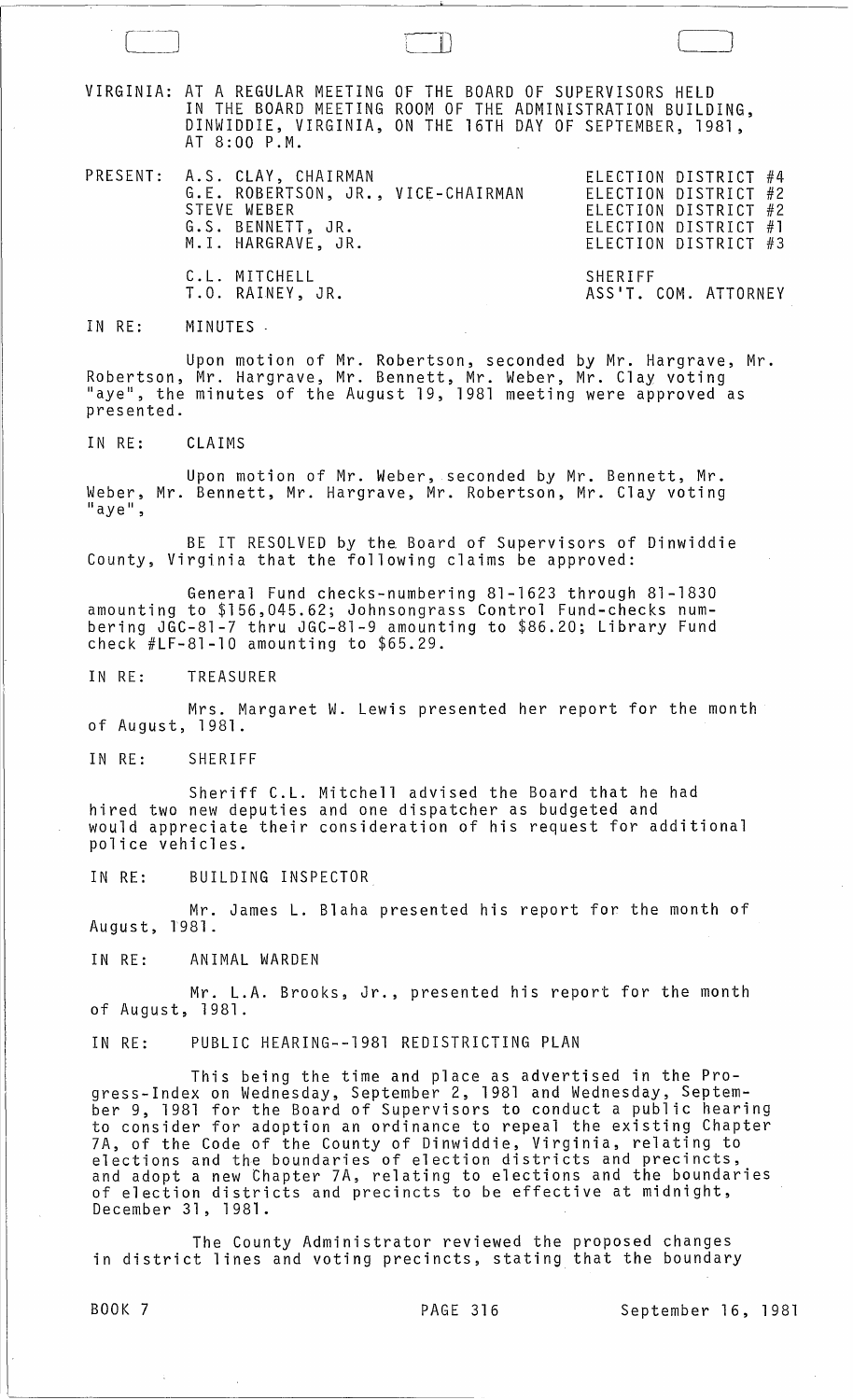lines were changed as little as possible.

Mr. Emery Veazey asked if there was any division of Election District #2. He was advised there was no division in the pro-<br>posal being presented.

Mr. Edward Titmus asked what Boards and Commissions would have to be reappointed. The County Administrator advised him that only the School Board would have to be reappointed by December 31, 1981.

Mr. Edward Bracy asked if the proposed plan was the ideal situation. He was advised that it created the least change and was the closest percentage-wise to equal representation per district.

Mr. Robertson moved that the Redistricting Ordinance and plan be adopted as presented. Mr. Weber seconded the motion.

Mr. Hargrave stated that he felt the proposal was a very good plan as it upset voting as little as possible in bringing about equal representation. He further stated that he was sorry<br>the Board could not include five districts for a one-member per<br>district representation.

Mr. Bennett stated that he thought the lines were drawn as simple as they could be and were very identifiable. He further stated that he agreed with the five man district and couldn't see why there would be any opposition.

Mr. Weber stated he felt alot of hard work had gone into the plan and the people were represented equally. However, he indicated he did not want to split District #2. He felt the people were closely united and he did want to disrupt them.

Mr. Bennett asked why Mr. Weber felt it was better to maintain the two-member district.

Mr. Weber stated that he felt the people were working together, and it made a difference to keep the district as one.

Mr. Robertson, Mr. Weber, Mr. Hargrave, Mr. Clay voting "aye", Mr. Bennett voting "nay",

BE IT ORDAINED by the Board of Supervisors of Dinwiddie County, Virginia, that the Dinwiddie County Code, as adopted April 1, 1970, and as heretofore amended, be further amended by the repeal of the existing Chapter 7A. Elections, and the adoption of the following:

Elections

CHAPTER 7A.

## ELECTIONS

|                        | 7A-1 Election districts--Number and population. |  |
|------------------------|-------------------------------------------------|--|
| 7A-2 Same--Boundaries. |                                                 |  |

- 7A-3 Precincts--Names, number and polling places. Same-Boundaries.
	- 7A-4 7A-5 Effective date of chapter.

 $\S$  .

~

 $\mathcal{L}^{(1)}$ 

 $\mathbb{R}^{\mathbb{Z}}$ 

# Sec. 7A-l. Election districts--Number and population.

Pursuant to authority contained in the Constitution of Virginia and in sections 15.1-37.4 through 15.1-37.7, section 15-571, section 15.1-571.1 and Sections 24.1-17 and 24.1-17.1 of the Code of Virginia and in accordance with the order granted April 2, 1975, in the United States District Court for the Eastern District of Virginia, Richmond Divison, in the case of "M.C. Hardy vs. Board of Supervisors of Dinwiddie County, et al.,11 387F. Supp. 1252, the county shall be and is divided into four election districts, as hereinafter set forth, which shall be designated numerically from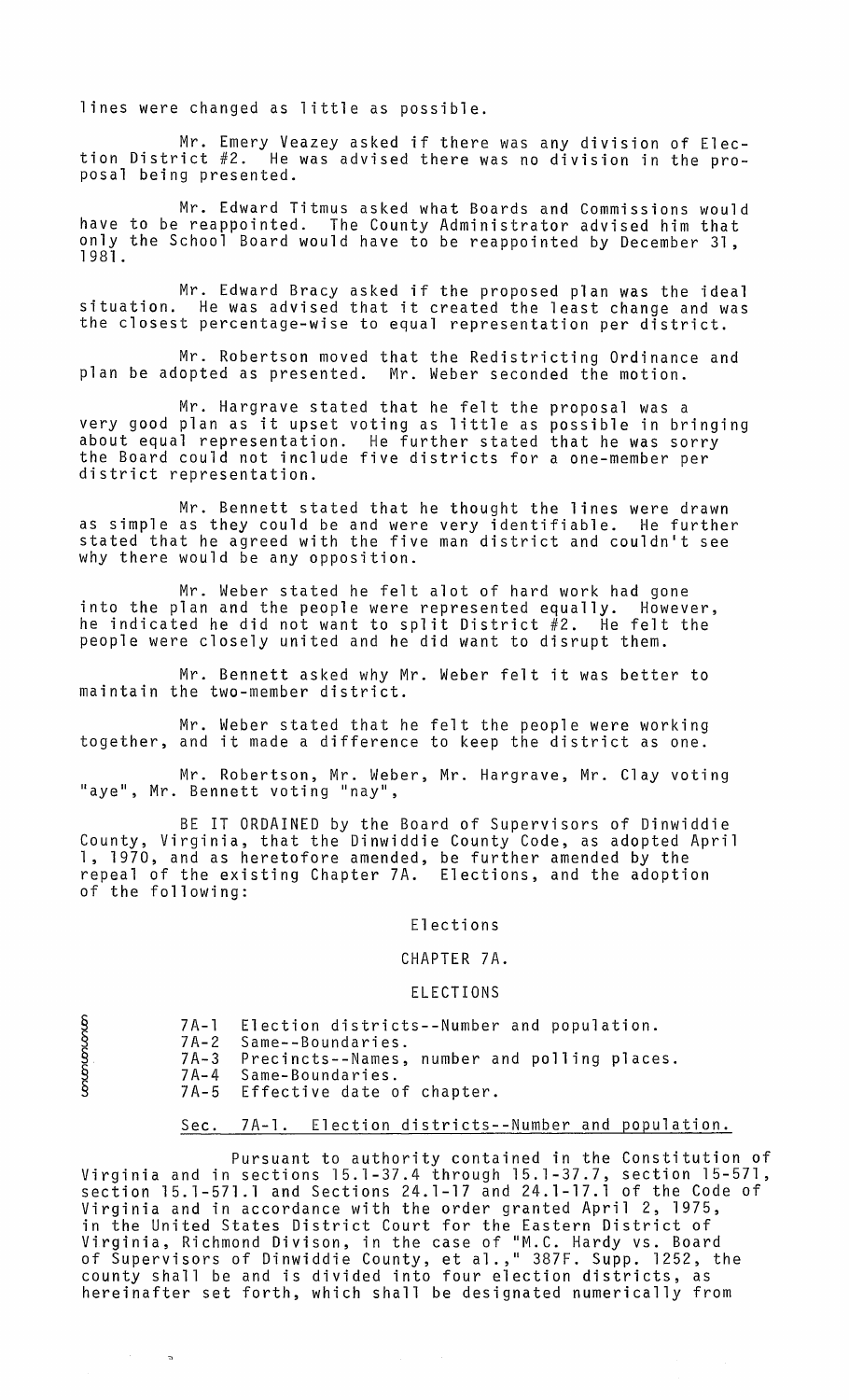Number 1 to Number 4. The election districts, their approximate population and the, number of members of the Board of Supervisors allocated to each district are as follows:

r-J l

| District                                                                                                             |  | Population                        | Number of<br>Board Members |
|----------------------------------------------------------------------------------------------------------------------|--|-----------------------------------|----------------------------|
| Election District Number 1<br>Election District Number 2<br>Election District Number 3<br>Election District Number 4 |  | 4,097<br>7,986*<br>4.119<br>4,180 |                            |

\*The population for election district Number 2 excludes 2,220 persons who are residents of Central State Hospital and the Southside Virginia Training Center. The population of election district Number 2 including such persons is 10,206.

# Sec. 7A-2. Same--Boundaries.

The boundaries of election districts are described and shown as follows on a certain map entitled "General Highway Map, Dinwiddie County," dated January 1, 1979, prepared by the Virginia Department of Highways and Transportation, Richmond, Virginia, which is hereby adopted by reference:

(a) Election District Number 1. Beginning at the point at which Turkey Egg Creek flows into the Nottoway River; thence' northwardly along said creek to State Route #40; thence northeastwardly along the Darvills Magisterial District line to the point at which Darvills, Rowanty, and Sapony Magisterial Districts converge; thence northwardly along the Darvills 'Magisterial District line to State· Route #613, being the point which Darvills, Namozine, and Rowanty Magisterial Districts converge; thence northeastwardly along State Route #613, being the Namozine Magisterial District line, to the intersection of said State Route #613 and State Route #628; thence northwardly along State Route #628 to U.S. Highway #460; thence eastwardly along. U.S. Highway #460 to State Route #623; thence northwardly along State Route #623 to the point at which Whipponock Creek flows beneath State Route #623; thence northwardly along Whipponock Creek to the boundary line between Dinwiddie and Chesterfield Counties in the Appomattox River; thence westwardly up the Appomattox River being the boundary line between Dinwiddie and Chesterfield Counties, to Namozine Creek; thence southwestwardly along Namozine Creek, being the boundary line between Dinwiddie County and Amelia County and between Dinwiddie County and Nottoway County, to the northwesternmost point of Dinwiddie County; thence southwardly along the boundary line between Dinwiddie County and Nottoway County to the Nottoway River; thence southeastwardly along the Nottoway River to the point of beginning.

(b) Election District Number 2. Beginning at a point on the eastern boundary of Dinwiddie County at the point at which State Route #606 crosses the same; thence northwardly along the boundary<br>line between Dinwiddie County and Prince George County to the boundary line of the City of Petersburg; thence clockwise around the City of Petersburg along the boundary line between the City of Petersburg and Dinwjddie County to the point at which said common boundary line converges with the boundary line of Chesterfield County in the Appomattox River; thence westwardly along the boundary line between Dinwiddie County and Chesterfield County up the Appomattox River to its convergency with Whipponock Creek being the boundary line of Election District Number 1; thence southwestwardly along Whipponock Creek to the point where it crosses under State Route #623; thence southwardly along State Route #623 to its intersection with U.S. Highway #460; thence westwardly along U.S. Highway #460 to its intersection with State Route #628; thence southwardly along State Route #628 to its intersection with State Route #613; thence eastwardly along State Route #613 to its intersection with U.S. Highway #1; thence southwestwardly along U.S.

BOOK 7 PAGE 317 September 16, 1981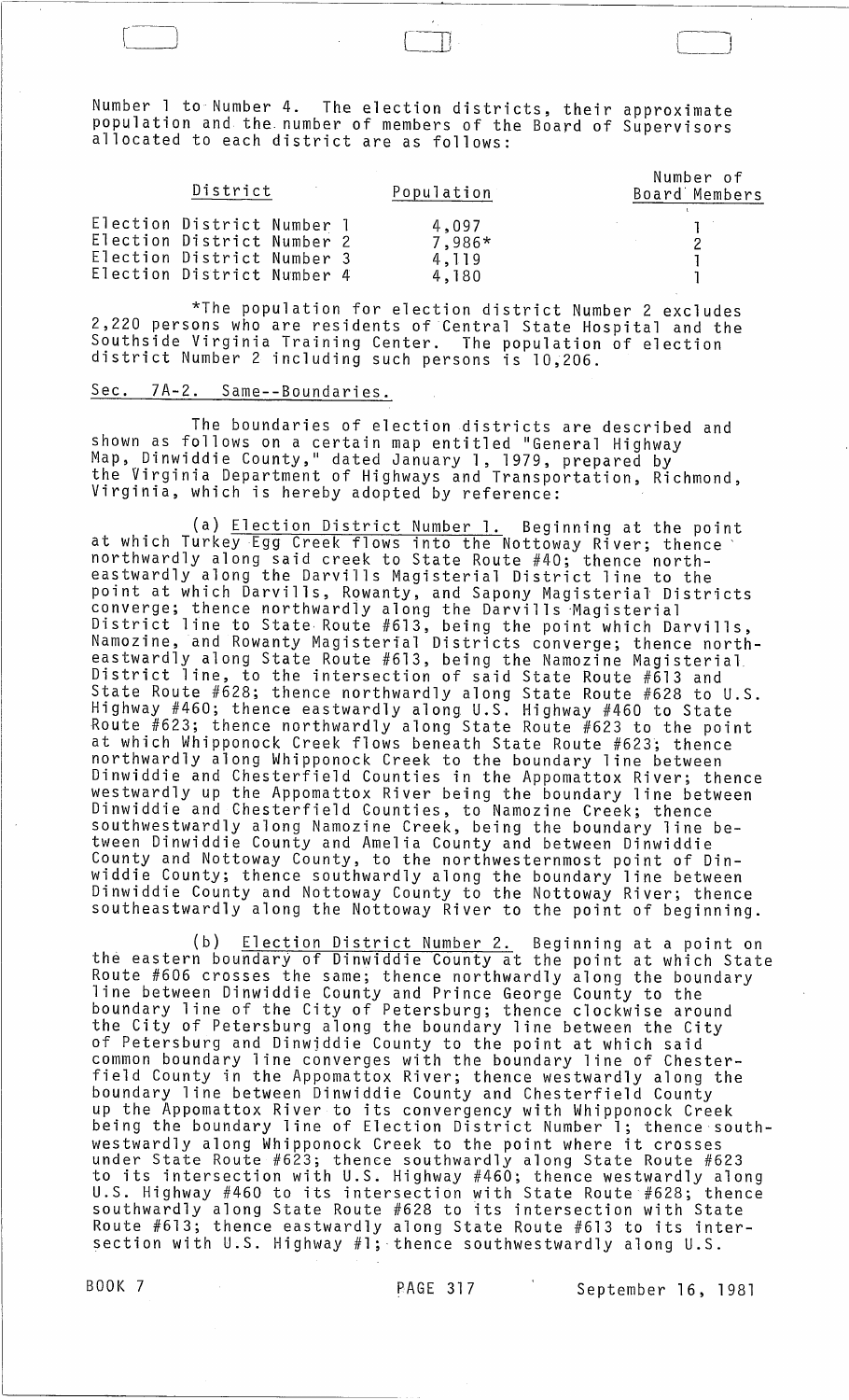Highway #1 to its intersection with State Route #660; thence southwardly along State Route #660 to the point at which it crosses Gravelly Run; thence eastwardly along Gravelly Run to the point at which it crosses under State Route #670; thence southwardly along State Route #670 to its intersection with State Route #605; thence eastwardly along State Route #605 to its intersection with State Route #669; thence north-eastwardly along State Route #669 to its intersection with State Route 606; thence eastwardly along State Route #606 to its intersection with State Route #604; thence northwardly along State Route #604 to its northernmost intersection with State Route #606; thence eastwardly along State Route #606 to the point of beginning on the eastern boundary of Dinwiddie County.

(c) Election District Number 3. Beginning at the point on the eastern boundary of Dinwiddie County, on its boundary with Prince George County, at the point at which State Route #606 crosses said eastern boundary of Dinwiddie County; thence southwardly and southwestwardly along the boundary line of Dinwiddie County, along its boundary line with Prince George County and its boundary line with Sussex County to the point at which the boundary line of Rowanty Magisterial District and Sapony Magisterial District converge on the southeastern boundary of Dinwiddie County; thence northwestwardly along the boundary line between Rowanty Magisterial District and Sapony Magisterial District to the point at which same reaches State Route #650; thence northeastwardly along State Route #650 to its intersection with State Route #656; thence northwardly along State Route #656 to its intersection with U.S. Highway #1; thence northeastwardly along U.S. Highway #1 to the point at which it crosses over Stony Creek; thence northwestwardly along Stony Creek to its confluence with Chamberlains Bed Creek; thence northwestwardly up Chamberlains Bed Creek to the pOint at which it crosses under State Route #645; thence northwardly along State Route #645 to State Route #613; thence eastwardly along State Route #613 to its intersection with U.S. Highway #1; thence southwardly along U.S. Highway #1 to its intersection with State Route #660; thence southwardly along<br>State Route #660 to the point at which it crosses Gravelly Run; thence eastwardly along Gravelly Run to the point at which it crosses under State Route #670; thence southwardly along State Route #670 to its intersection with State Route #605; thence eastwardly along State Route #605 to its intersection with State Route #669; thence northeastwardly along State Route #669 to its intersection with State Route #606; thence eastwardly along State Route #606 to its intersection with State Route #604; thence northwardly along State Route #604 to its northernmost intersection with State Route #606; thence eastwardly along State Route #606 to the point of beginning on the eastern boundary of Dinwiddie County.

(d) **Election District Number 4.** Beginning at the point at convergence between Rowanty Magisterial District and Sapony Magisterial District on the southeastern boundary line of Dinwiddie County, its common boundary line with Sussex County; thence northwestwardly along the boundary line between Rowanty Magisterial District and Sapony Magisterial District to State Route #650; thence northeastwardly a:ong State Route #650 to State Route #656; thence northwardly along the boundary line of Election District Number 3 to State Route #613; thence Southwestwardly along the boundary line between Rowanty Magisterial District and Namozine Magisterial District to the convergency of said district line with the eastern boundary line of Darvi11s Magisterial District; thence southwardly along the boundary lines between Darvills Magisterial District and Rowanty Magisterial District to its convergency with the boundary line of Sapony Magisterial District on State Route #650; thence line of Sapony Magisterial District on State Route #650; thence<br>southwestwardly along the boundary line between Darvills Magisterial District and Sapony Magisterial District to the Nottoway River; thence southeastwardly along the Nottoway River to the point at which the boundary lines of Greensville, Dinwiddie, and Sussex Counties converge; thence northeastwardly along the boundary line between Dinwiddie County and Sussex County to the point of beginning.

Sec. 7A-3. Precincts--Names, number and polling places.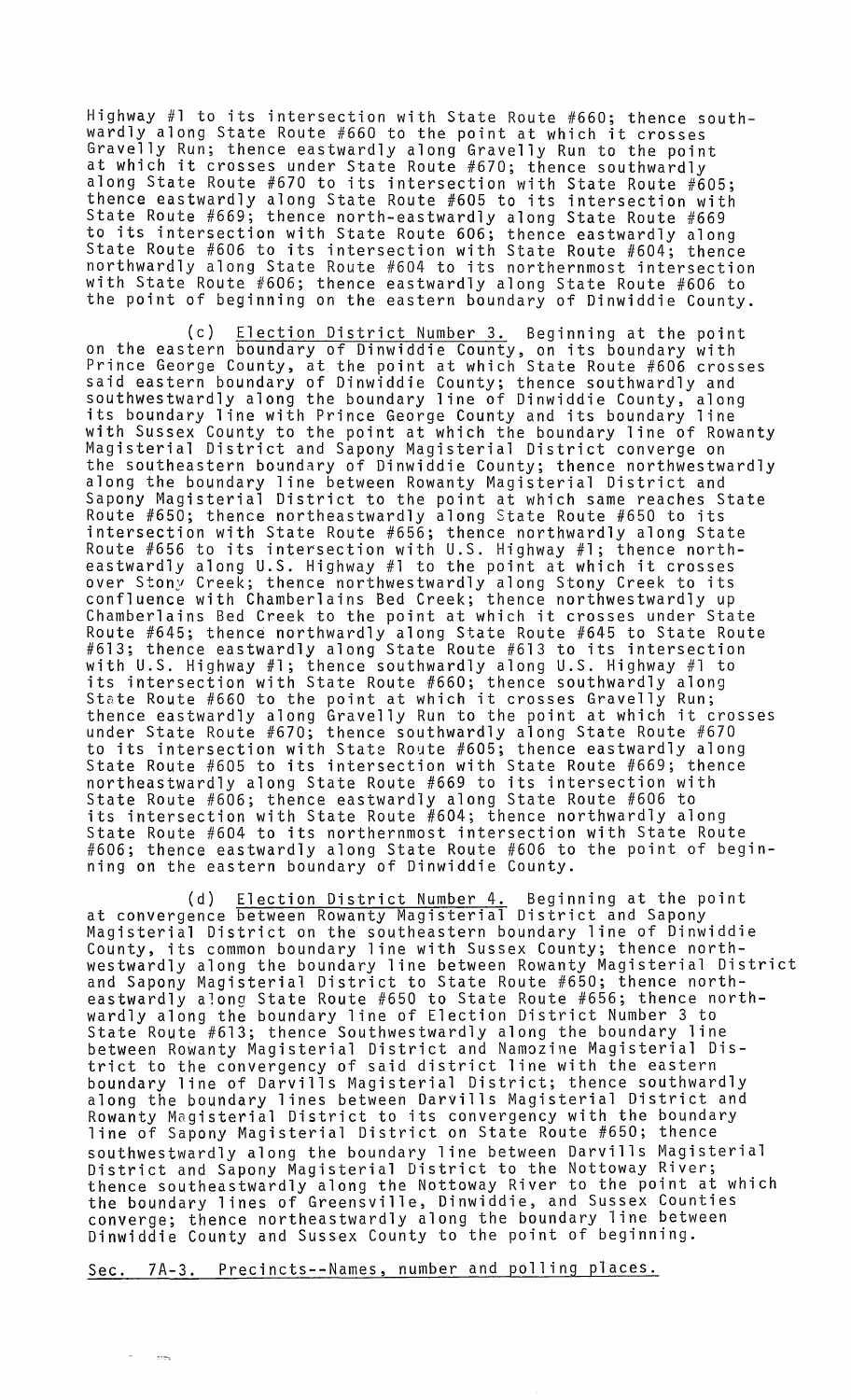The numbers and names of the precincts constituting the various election Districts shall be as follows:

# Precinct Polling Place

ELECTION DISTRICT NUMBER 1

|  | Number 101, Darvills    | Darvills Community Center |
|--|-------------------------|---------------------------|
|  | Number 102. White Oak   | Allen's Store             |
|  | Number 103, Church Road | Midway Elementary School  |

### ELECTION DISTRICT NUMBER 2

|  | Number 201, Rohoic    | Rohoic Elementary School      |
|--|-----------------------|-------------------------------|
|  | Number 202, Brickwood | The Rock Church               |
|  | Number 203, Edgehill  | Namozine Volunteer Fire Dept. |
|  | Number 204, New Hope  | St. John's Recreation Hall    |

ELECTION DISTRICT NUMBER 3

|                   | Number 301, Dinwiddie |               | Dinwiddie County Government |
|-------------------|-----------------------|---------------|-----------------------------|
|                   |                       | Center        |                             |
| Number 302, Reams |                       | Baird's Store |                             |

ELECTION DISTRICT NUMBER 4

|  | Number 401, Cherry Hill | 01d Hickory Hunt Club Building    |
|--|-------------------------|-----------------------------------|
|  | Number 402, McKenney    | McKenney Town Hall                |
|  | Number 403, Rocky Run   | Rocky Run United Methodist Church |

# Sec. 7A-4. Same--Boundaries.

The boundaries of the precincts are described and shown as follows on the map which is hereby adopted by reference;

(a) Darvills Precinct, number 101. Beginning at the point at which Turkey Egg Creek enters the Nottoway River; thence northwardly and northeastwardly along the boundary line between Darvills Magisterial District and Sapony Magisterial District to the point which is the point of convergency between Darvills, Sapony, and Rowanty Magisterial Districts; thence northwardly along the boundary line between Darvills Magisterial District and Rowanty Magisterial District to the point at which it crosses Butterwood Creek; thence westwardly up Butterwood Creek to 'the western boundary line of Dinwiddie County; thence southwardly along the common boundary line between Dinwiddie County and Nottoway County to the Nottoway River; thence southeastwardly along the Nottoway River to the point of beginning.

(b) White Oak Precinct, Number 102. Beginning at the point on the boundary line between Darvills Magisterial District and Rowanty Magisterial District at which Butterwood Creek crosses said line; thence northwardly along the boundary line of Darvills Magisterial District to Namozine Creek; thence southwestwardly along Namozine Creek to the northwesternmost point of Dinwiddie County; thence southwardly along the common boundary line between Dinwiddie County and Nottoway County to the point at which Butterwood Creek crosses said boundary; thence eastwardly along the Butterwood Creek to the point of beginning on the boundary line between Darvills Magisterial District and Rowanty Magisterial District.

(c) Church Road Precinct, Number 103. Beginning at the point on the eastern boundary of Darvills Magisterial District at the point at which Namozine, Darvills and Rowanty Magisterial Districts converge; thence northeastwardly along the boundary Districts converge; thence northeastwardly along the boundary<br>line between Namozine Magisterial District and Rowanty Magisterial District to State Route #628; thence northwardly along State Route #628 to its intersection with U.S. Highway #460; thence eastwardly along U.S. Highway #460 to its intersection with State Route #623; aiong 0.3. Highway #460 to its intersection with state Route #623;<br>thence northwardly along State Route #623 to the point at which it

BOOK 7 PAGE 318 September 16, 1981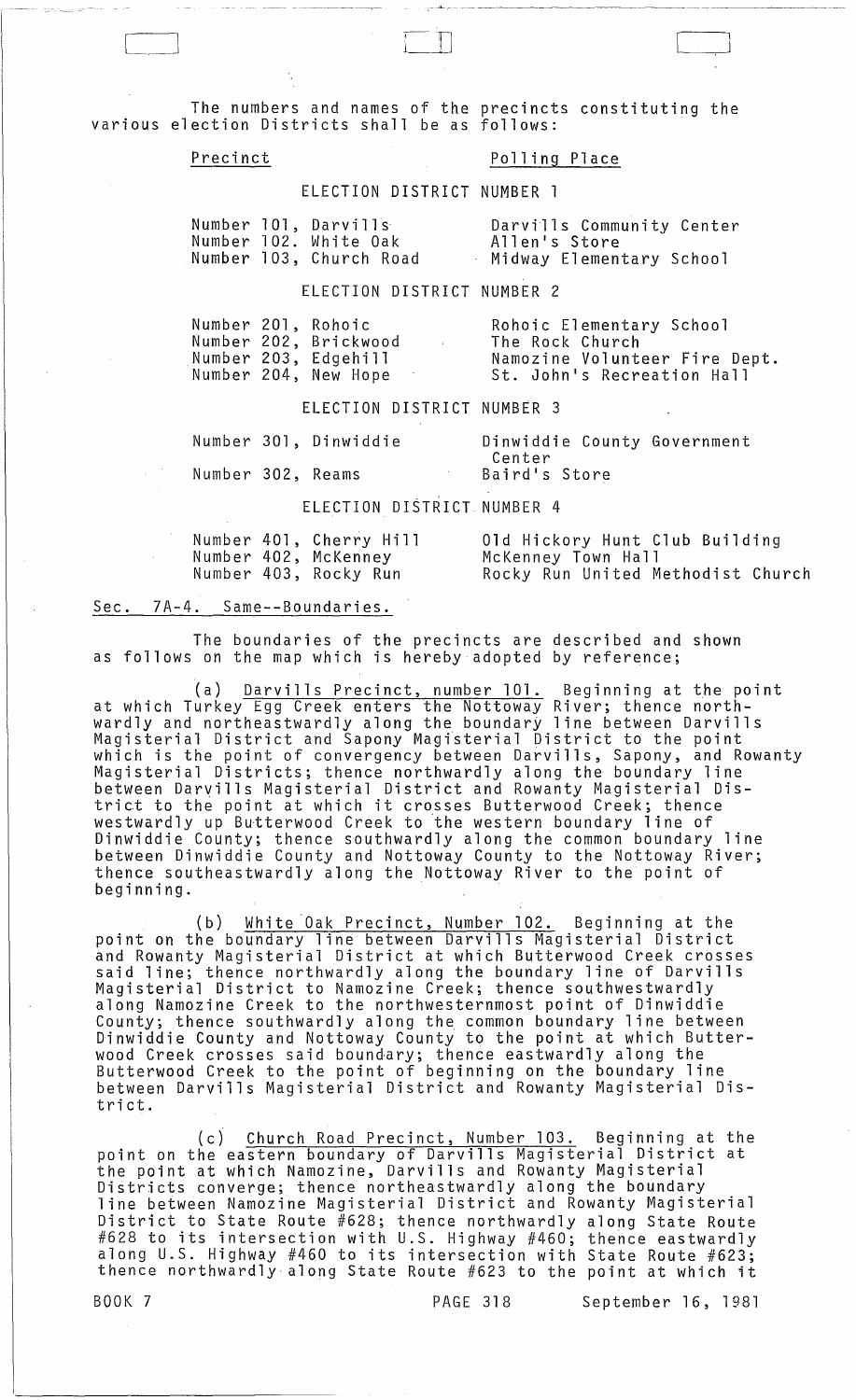crosses Whipponock Creek; thence northeastwardly along Whipponock Creek to the boundary line between Dinwiddie County and Chesterfield County in the Appomattox River; thence northwestwardly up the Appomattox River along the boundary line between Dinwiddie County and Chesterfield County to a point at which Namozine Creek enters the Appomattox River; thence southwestwardly along Namozine Creek to the boundary line of Darvills Magisterial District; thence southwardly along the common boundary line between Darvills Magisterial District and Namozine Magisterial District to the point of beginning.

(d) Rohoic Precinct, Number 201. Beginning at the intersection of State Route #628 and State Route #613; thence eastwardly along State Route #613 to its intersection with U.S. Highway #1; thence southwestwardly along U.S. Highway #1 to its intersection with State Route #660; thence southwardly along State Route #660 to the point at which it crosses the Seaboard Coastline Railway; thence northeastwardly along the existing Seaboard Coastline Railway and continuing along the road bed of the old Seaboard Airline Railway to State Route #670; thence northwardly along State Route #670 to its intersection with U.S. Highway #1; thence northeastwardly along U.S. Highway #1 to the point where it crosses the Norfolk and Western Railway; thence westwardly along the Norfolk Western Railway to State Route #623; thence southwardly along<br>State Route #623 to its intersection with U.S. Highway #460; thence westwardly along U.S. Highway #460 to its intersection with State Route #628; thence southwardly along State Route #628 to State Route #613 and the point of beginning.

(e) Brickwood Precinct, Number 202. Beginning at the intersection of State Route #226 and State Route #600; thence northwestwardly along State Route #600 to the boundary line between Dinwiddie County and Chesterfield County at the Appomattox River; thence westwardly along the boundary line between Chesterfield County and Dinwiddie County in the Appomattox River to the point at which Whipponock Creek enters the Appomattox River; thence southwestwardly up Whipponock Creek to the point at which it crosses State Route #623; thence southeastwardly along State Route #623 to the point at which it crosses the Norfolk and Western Railway; thence eastwardly along the Norfolk and Western Railway to the point at which same crosses under State Route #226; thence northeastwardly<br>along State Route #226 to the point of beginning.

(f) Edgehill Precinct, Number 203. Beginning at the Appomattox River at the point at which the boundary line of Dinwiddie and Chesterfield Counties and the City of Petersburg converge; thence southwardly along the boundary line between the City of Petersburg and Dinwiddie County to the Norfolk and Western Railway; thence westwardly along the Norfolk and Western Railway to the point where it crosses under State Route #226 (Cox Road); thence northeastwardly along State Route #226 to its intersection with State Route #600; thence northwestwardly along State Route #600 to the boundary line between Dinwiddie County and Chesterfield County at the Appomattox River; thence eastwardly along the boundary line between Chesterfield County and Dinwiddie County in the Appomattox River to the point at which the boundary line of Dinwiddie and Chesterfield Counties and the City of Petersburg converge, being the point of beginning.

(g) New Hope Precinct, Number 204. Beginning at the point at which the Norfolk and Western Railway crosses the boundary line between the City of Petersburg and the County of Dinwiddie; thence westwardly along the Norfolk and Western Railway to the point where it crosses under U.S. Highway #1; thence southwestwardly along U.S. Highway #1 to its intersection with State Route #670; thence southwardly along State Route #670 to the point where it crosses the old roadbed of Seaboard Airline Railroad; thence southwestwardly along the old roadbed of Seaboard Airline Railroad to the point where it converges with the existing Seaboard Coastline Railway; thence southwestwardly along the Seaboard Coastline Railway to the point at which it crosses State Route #660; thence south-

 $\sim$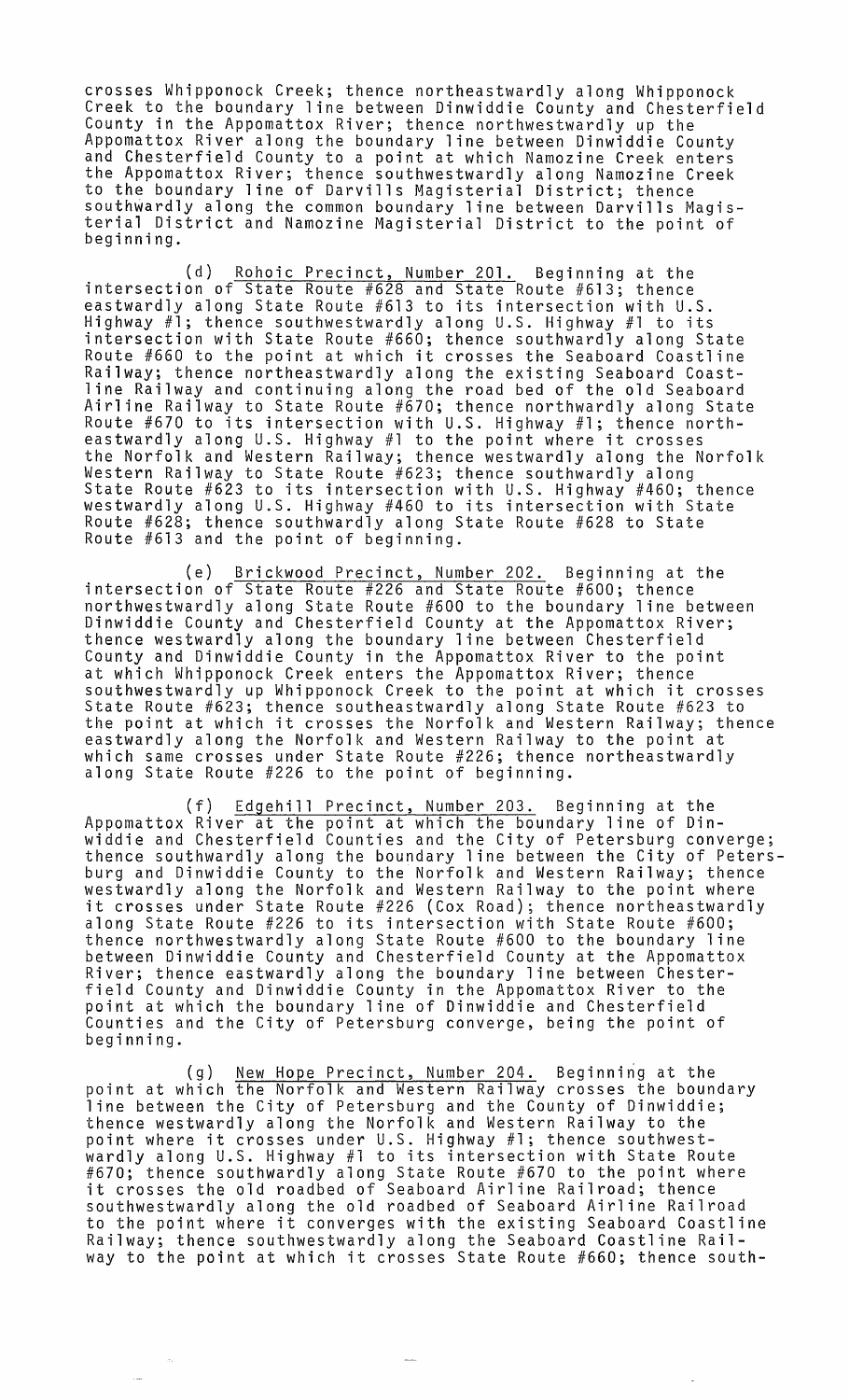wardly along State Route #660 to the point at which it crosses Gravelly Run; thence eastwardly along Gravelly Run to the point at which it goes under State Route #670; thence southwardly along State Route 670 to its intersection with State Route  $#605$ ; thence eastwardly along State Route #605 to its intersection with State Route #669; thence northeastwardly along State Route #669 to its intersection~with State Route #606; thence eastwardly along State Route #606 to its intersection with State Route #604; thence northwardly along State Route #604 to its northernmost intersection with State Route #606; thence eastwardly along State Route #606 to the point at which it crosses the boundary line between the County of Dinwiddie and the County of Prince George; thence northwardly along the boundary line between the County of Dinwiddie and the County of Prince George to the point where the boundary line of the City 6f Petersburg and the County of Dinwiddie and the County of Prince George converge; thence along the boundary line between the City of Petersburg and the County of Dinwiddie, to the point of beginning.

 $\Box$ 

(h) Dinwiddie Precinct, Number 301. Beginning at the intersection'of U.S. Highway #1 and State Route #613; thence westwardly along State Route #613 to its intersection at Five Forks with State Route #627 and State Route #645; thence southwardly along the boundary line between Election District Number 3 and Election District Number 4 to State Route #650; thence southwestwardly'a10ng State Route #650 to the boundary line.between Rowanty Magisterial District and Sapony Magisterial District; thence eastwardly along the boundary lines between Rowanty Magisterial District and Sapony Magisterial District to State Route #609; thence northwardly along State Route #609 to its intersection with State Route #670; thence northwardly along State Route #670 to the point where it crosses Gravelly Run; thence northwestwardly along Gravelly Run to the point at which·it goes under State Route #660; thence northwardly along State Route #660 to its intersection of U.S. Highway #1; thence northwardly along U.S. Highway #1 to its intersection with State Route  $#613$  and the point of beginning.

(i) Reams Precinct, Number 302. Beginning at the point at which State Route #606 crosses the eastern boundary line of Dinwiddie County, being a common boundary line with Prince George County; thence southwardly along the boundary line between Dinwiddie county, entired southwardly arong the boundary rine between brinnic dary line of Sussex County; thence southwestwardly along the boundary line between Dinwiddie County and Sussex County to the boundary line between Rowanty Magisterial District and Sapony Magisterial District; thence northwestwardly along the boundary line between Rowanty Magisterial District and Sapony Magisterial District to State Route #609; thence northwardly along State Route #609 to its intersection with State Route #670; thence northwardly along State Route #670 to its intersection with State Route #605; thence eastwardly along State Route #605 to its intersettion with State Route #669; thence northeastwardly along State Route #669 to: its inter section with State Route #606; thence eastwardly along State Route #606 to its intersection with State Route #604; thence northwardly along State Route #604 to its northernmost intersection with State Route #606; thence eastwardly along State Route #606 to the boundary  $\mathsf{of}\ \mathsf{Pr}$ ince George County and the point of beginning.

(j) Cherry Hill Precinct Number 401. Beginning on the boundary line between Rowanty Magisterial District and, Sapony Magisterial District at the intersection of State Route #650 and State Route #709 at DeWitt; thence southwardly along State Route #709 to State Route #609; thence southwestwardlY along State Route #609 to the Nottoway River, boundary line between Dinwiddie County<br>#609 to the Nottoway River, boundary line between Dinwiddie County<br>and Brunswick County; thence southeastwardly along the Nottoway and Branswick councy, showed southeastharing arong the householdie, Sussex, and GreehsVille Counties converge; then~i northeastwardly along the boundary line between Dinwiddie County and Sussex County to the boundary line between Rowanty Magisterial District and so one boundary rrne beckeen nowancy magisterial biseries and the empeny magisterial Bistricty Unche WestNaraly along the Boahaan.<br>line between Rowanty Magisterial District and Sapony Magisterial

BOOK 7 PAGE 319 September 16, 1981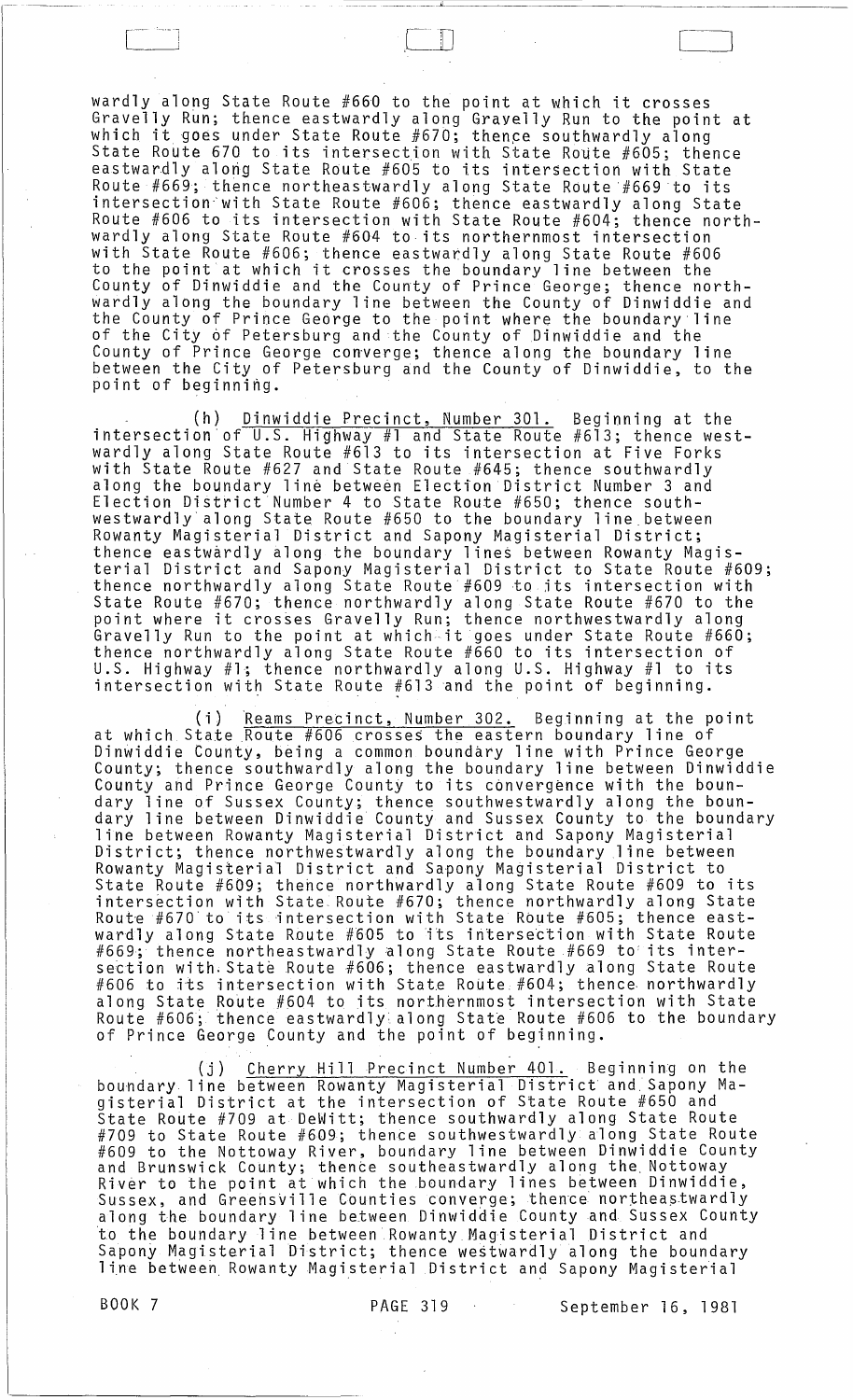District to the point of beginning.

(k) McKenney Precinct, Number 402. Beginning at the point at which State Route #609 crosses the Nottoway River, boundary line between Brunswick County and Dinwiddie County; thence northeastwardly up State Route #609 to State Route #709; thence northwardly along State Route #709 to the boundary line between Rowanty Magisterial District and Sapony Magisterial District, intersection with State Route #709 and State Route #650; thence southwestwardly along the boundary between Rowanty Magisterial District and Sapony Magisterial District to the point at which said boundary line converges with the boundary line of Darvills Magisterial District; thence southwestwardly and southwardly along<br>the boundary line between Sapony Magisterial District and Darvills Magisterial District to the Nottoway River, boundary line between Dinwiddie County and Brunswick County; thence southeastwardly along the Nottoway River to the point of beginning.

(1) Rocky Run Precinct, Number 403. Beginning at the point of convergence between Darvills, Rowanty, and Sapony Magisterial Districts; thence northwardly along the boundary line between Darvills Magisterial District and Rowanty Magisterial District to the point at which same converges with Namozine Magisterial District; thence northeastwardly along the boundary line between Namozine Magisterial District and Rowanty Magisterial District to the boundary line of Election District Number 3 at the intersection of State Route #613 and State Route #645; thence southwardly along the boundary line between Election District Number 3 and Election District Number 4 to State Route #650; thence westwardly along State Route #650 to the boundary line between Rowanty Magisterial District and Sapony Magisterial District; thence westwardly along the boundary line between Rowanty Magisterial District and Sapony Magisterial District to the point of beginning.

Sec. 7A-5. Effective date of chapter.

This chapter, as hereby amended, shall be effective December 31, 1981, at midnight.

IN RE: LAKE CHESDIN ORDINANCE AMENDMENT

in Priz

As instructed by the Board at the August 19, 1981 meeting, the County Administrator presented a letter from the County Attorney addressing those concerns expressed at the public hearing to amend the ordinance concerning recreational use of Lake Chesdin.

Mr. Elder stated that he had talked with the County Attorney from Chesterfield and both felt it necessary to have identical ordinances. As for enforcement, he indicated the Commission of Game and Inland Fisheries and Chesterfield County authorities would use radar if necessary. He also stated in his letter that reckless operation of a boat is already covered by State statutes.

Mr. Bennett stated that he had received input from a citizen prior to the meeting who lived on Lake Chesdin and owns a jet boat. The individual was very disturbed about (b) and (c) in the amendment. He felt recklessness was more of a problem than speeding.

Mr. Donald Andrews stated that he felt the Board needed to do a little more soul searching before making a decision. He felt the boats were not causing the problem.

Mr. Weber stated that he felt 45 MPH was too fast for boats to be travelling on Lake Chesdin. He felt some control was needed and that the amendment should be adopted.

Mr. Robertson stated that this amendment would not affect the recklessness concern; however, it would give all concerned a mutual goal. He also indicated that it would be hard for the enforcement authorities if the Counties did not have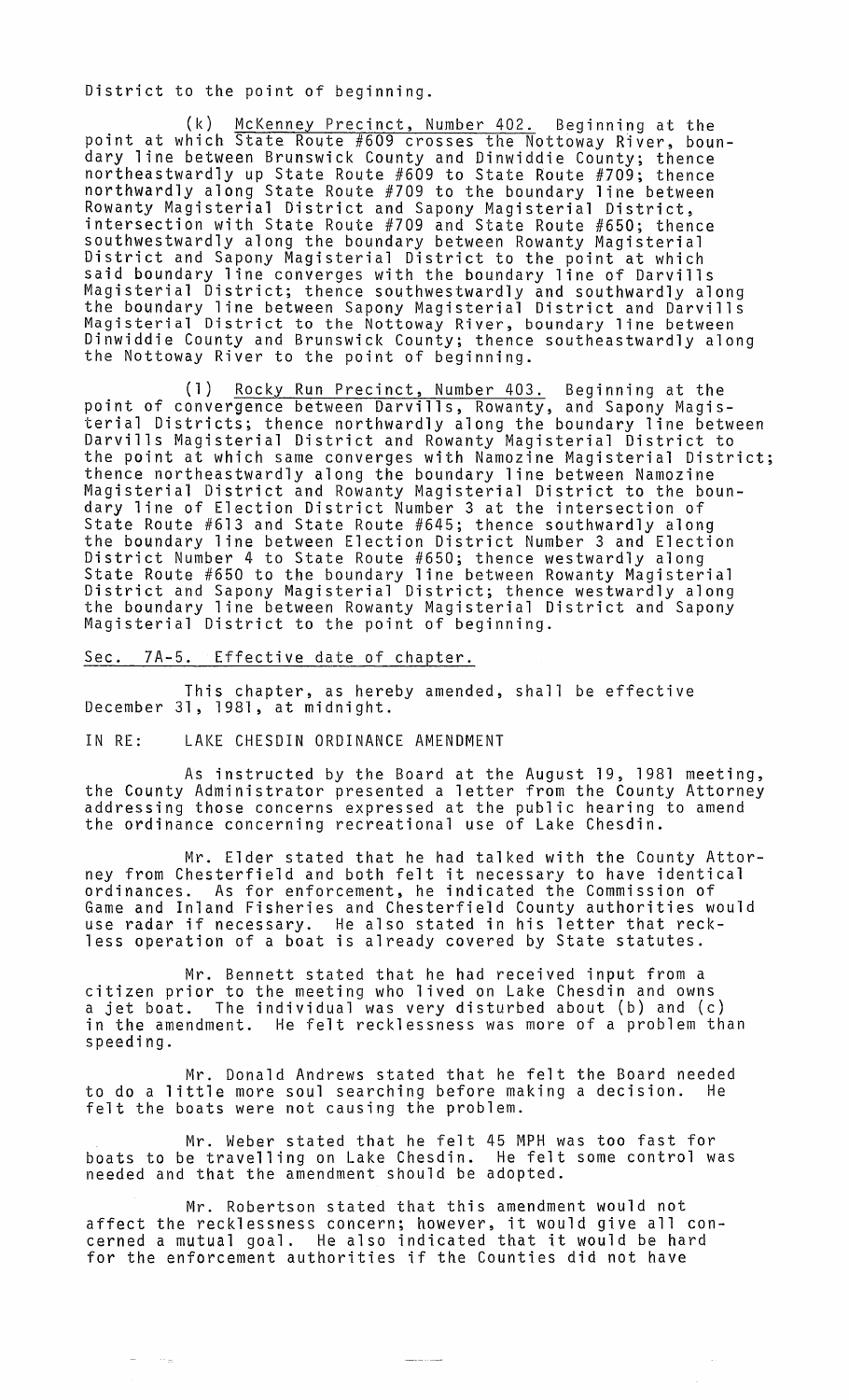the same ordinances. He stated that he agreed with the Game Commission and the Appomattox River Water Authority. He felt the Board should be cognizant of the water source for a large area and the Appomattox River Water Authority indicated they felt the ordinance was needed. He would, therefore, encourage the Board to adopt the amendment.

Mr. Hargrave stated that he agreed speeding was not the problem.

Mr. Robertson moved that the amendment be adopted. Mr. Weber seconded the motion. Mr. Hargrave amended the motion to adopt the amendment by deleting (b) and (c). Mr. Bennett seconded the amendment. Mr. Bennett, Mr. Hargrave, voting "aye", Mr. Weber, Mr. Robertson, Mr. Clay voting "nay", the amendment was defeated.

Mr. Robertson, Mr. Weber, Mr. Hargrave, Mr. Clay voting "aye", Mr. Bennett voting "nay",

BE IT ORDAINED by the Board of Supervisors of Dinwiddie County, Virginia, that the Dinwiddie County Code, as adopted April 1, 1970, and as heretofore amended, be further amended to add Section 12-7 relating to the recreational or other use of Lake Chesdin by the public and to provide for a penalty as follows:'

Chapter 12 - Offenses - Miscellaneous

Section 12-7. Restrictions on recreational or other use of Lake Chesdin.

(a)' For the purposes of this section, "motorboat" shall mean any watercraft, of any description, propelled by machinery whether or not such machinery is the principal source of propulsion.

:' '(bY' It' shalT 'be unl aWful for any person to operate  $\omega_{\rm c}$  and  $\omega_{\rm c}$ a motorboation Lake Chesdin at a speed in excess of forty-five<br>(45) miles per hour:

(c) It shall be unlawful for any person to operate a motórboat ón Lake Chesdin which motorboat is equipped with a motor or engine that expels exhaust directly into the at- ,mosphere. .'. ,:

.. (d) It shall be unlawful for any.person to operate a motorboat on, to swim in, or to otherwise use Lake Chesdin for recreational or other purposes, within a distance of 300 feet from the George F. Brasfield Dam.

(e) .It shall be unlawful for any person to use the George F. Brasfield Dam for recreational or other purposes.

 $(f)$  Any person who violates any provision of this section shall be guilty of a misdemeanor punishable by a fine of not more than 'fi fty 'doll ars.

(g) Nothing is this section shall be construed to apply to any person performing any official duty pertaining to the operation or maintenance of Lake Chesdin or the George F. Brasfield Dam, *ot* pertaining to the enforcement of this section.

## IN RE: LAKE CHESDIN BOAT LANDING CONTRACT

The County Administrator presented a brief summary of the results of a 35 day experiment of charging a \$1.00 parking fee at the Lake Chesdin Boat Landing. Overall results were good as vandalism was reduced and overall agency cooperation and attention to the area was improved. Since the boat landing contract with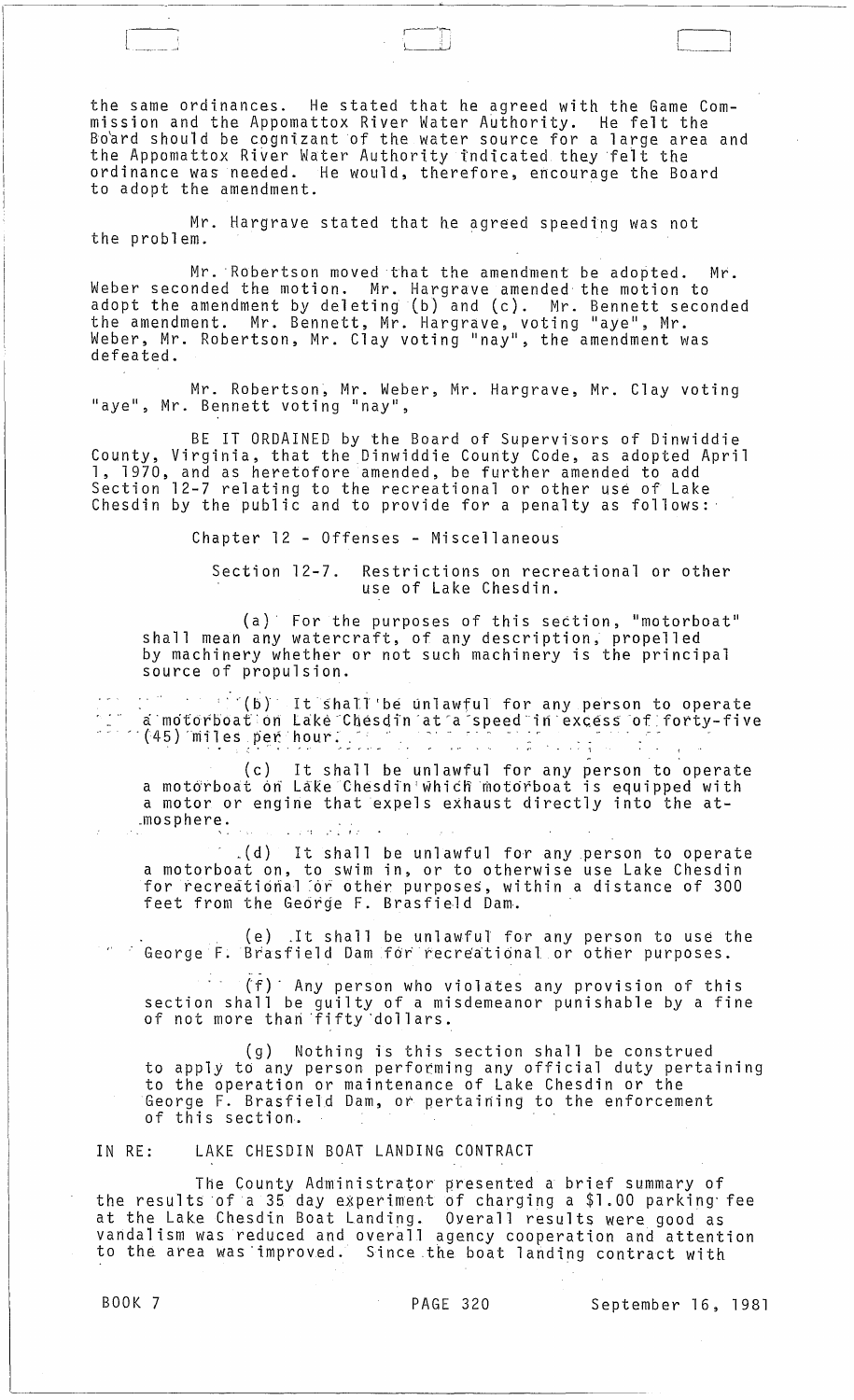the Commission of Game and Inland Fisheries comes up for automatic renewal November 1st unless a 30 day notice is given, the County Administrator advised the Board that action was needed at this meeting. He further advised the Board that they had basically three alternatives:

- 
- 1. Terminate the contract and close the boat landing.<br>2. Operate the boat landing with an attendant.<br>3. Open and close the gate only at specified times. Open and close the gate only at specified times, with no attendant.

The County Administrator stated that the Game Commission should be made aware of the Board's desire.

Mr. Clay made a suggestion that someone be contracted with to lease the Boat Landing with the proceeds to be used as the individual's income. The individual could also set up concession stands or sell bait.

Mr. Weber stated that he had listened to the comments concerning the 35-day experiment and he did not want to see the Boat Landing closed. He indicated that he liked Mr. Clay's sug- gestion of contracting with someone to lease the boat landing. He stated that he felt the users of the ramp would not object to paying a fee and he felt some county money should be used to keep the landing open for the public to use.

Mr. Robertson then read the contract with the Commission of Game and Inland Fisheries. He stated he also favored the suggestion of someone operating the boat landing on a lease basis if an individual would be willing to. However, he felt County tax money should not be used to maintain it.

Mr. Hargrave stated that he had no problem with the contract with the Commission of Game and Inland Fisheries. He also indicated that he would like to see someone lease the boat landing and the 'users pay for the service. He stated he agreed<br>that the Commission should be alerted to the Board's intentions.

The Chairman instructed the County 'Administrator to notify the Commision of Game and Inland Fisheries of the Board's desire to make changes' in"the Boat Landing' contract for action before the November 1 renewal date or to extend the renewal date if necessary. : 200 | 10 | 10 | 10 | 200 | 20

IN RE: AIRPORT AUTHORITY--APPLICATION FOR ACCESS ROAD FUNDS

The Director of Planning appeared before the Board to discuss the Airport Authority's desire to submit an application for access road funds to make improvements on the entrance road to the Airport off U.S. #1. He advised the Board that the only poss'ible c'osts he could 'envi,sio,nwoul'd. bet:the relocation of utilities and purchase of a small portion of land to make these improvements. Mr. Loid Hodnett, a member of the Authority stated that the Authority was authorized to commit reimbursement of funds if any were expended; however, he felt there should not be any needed.

Mr. Hargrave asked if the county could approve the submission of an application by the Airport Authority with the assurance that no County monies would have to be expended. The Director of Planning stated that the improvements could be designed so there would not have to be any property acquisition; however, so there would not have to be any property acquisition, nowever that there would be some highway engineering costs. He also indicated that the future goal was to establish a main entrance off Route 460.

Upon motion of Mr. Weber, seconded by Mr. Bennett, Mr. Weber, Mr. Bennett, Mr. Robertson, Mr. Hargrave, Mr. Clay voting "aye", the following resolution was adopted: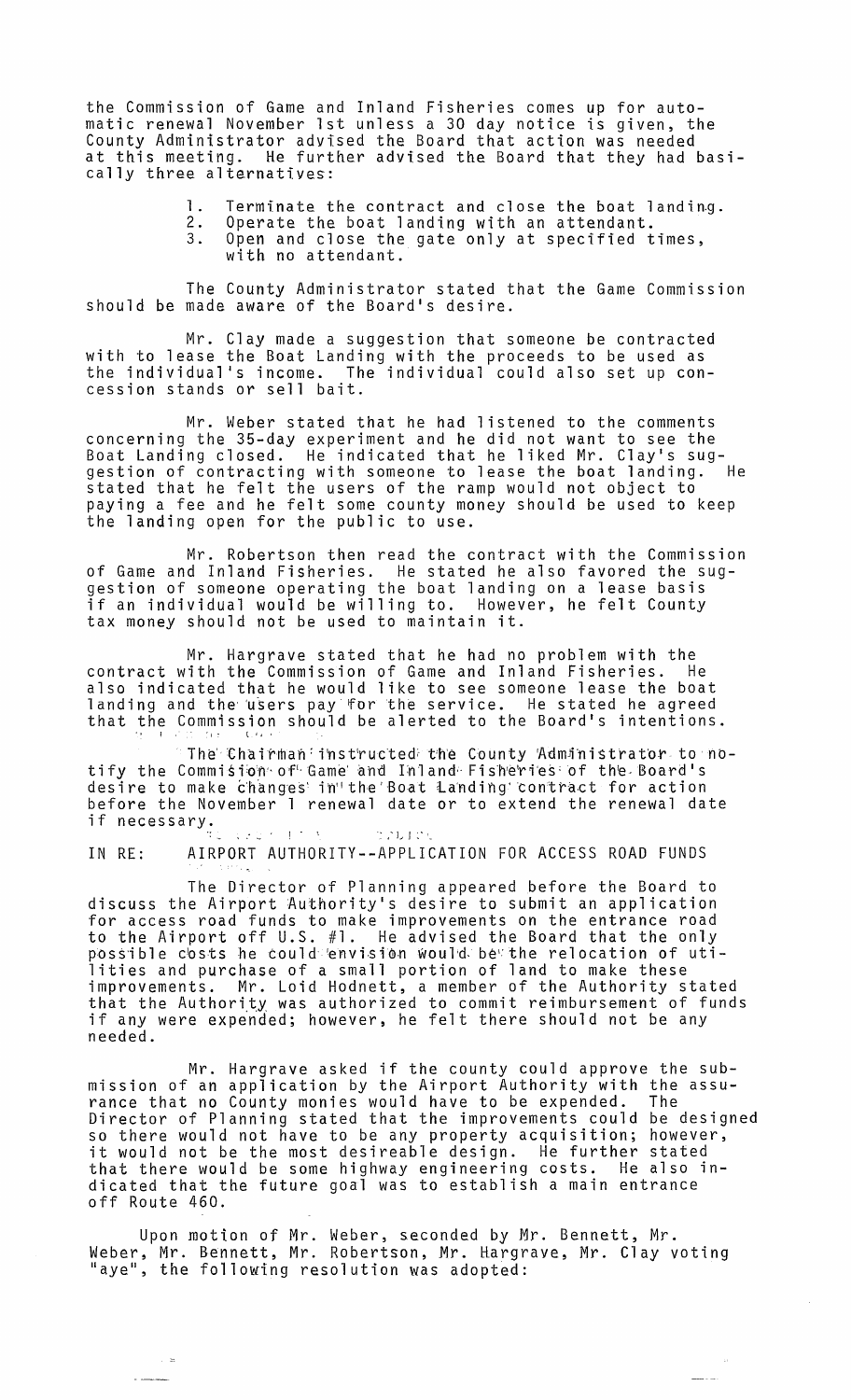WHEREAS, the 1980 General Assembly amended Section 33.1-221 of the Code of Virginia (1950) relating to the fund for construction of industrial access roads within the counties, cities and towns of the Commonwealth to include access roads to publicly owned airports; and

WHEREAS, the Petersburg Municipal Airport is a publicly owned airport located entirely within the County of Dinwiddie; and

WHEREAS, the present access road (Route 641) entrance serving the Petersburg Municipal Airport poses a safety hazard to vehicular traffic entering and leaving the Airport; and

WHEREAS, the Resident Office of the Virginia Department of Highways and Transportation has reviewed and proposed entrance modifications which are the minimum standards to provide a sig- nificant increase in the safety factor for vehicular traffic entering and leaving the Airport.

NOW THEREFORE BE IT RESOLVED by the Board of Supervisors of Dinwiddie County, Virginia that the Virginia Department of Highways and Transportation be requested to fund those improvements recommended by the Resident Office of the Virginia Department of Highways and Transportation to improve the safety of vehicular ingress/egress to the Airport.

IN RE: BOARD REQUIRES APPROVAL OF ENTRANCE MODIFICATIONS

Upon motion of Mr. Robertson, seconded by Mr. Hargrave, Mr. Robertson, Mr. Hargrave, Mr. Weber, Mr. Bennett, Mr. Clay<br>voting "aye",

BE IT RESOLVED by the Board of Supervisors of Dinwiddie County, Virginia that before funds are obligated, before contracts are assigned, and before agreements are entered into, that the approval of this board be obtained.

IN RE: APPOINTMENTS--APPOMATTOX BASIN INDUSTRIAL DEVELOPMENT CORPORATION

Mr. Robertson nominated Mr. Jack DeBoer for reappointment. Mr. Bennett nominated Mr. Lynwood Inge for reappointment. Mr. Weber nominated Mr. Donald Williams for reappointment. Appointments to the remaining three vacancies were postponed.

Mr. Robertson, Mr. Weber, Mr. Hargrave, Mr. Bennett, Mr. Clay voting "aye", Mr. Jack DeBoer, Mr. Lynwood Inge and Mr. Donald Williams were appointed to the Appomattox Basin Industrial Development Corporation, terms expiring September 30, 1982.

IN RE: CPDC COMMUNITY RESOURCES ADVISORY COUNCIL

The appointment to the CPDC Community Resources Advisory Council was postponed pending further guidance from the Crater Planning District Commission.

IN RE: REPORT ON POLICE VEHICLES

The County Administrator advised the Board that he was unable to obtain bids on police vehicles for this meeting as the car dealers had not obtained the specifications on police vehicles for 1982. Therefore, he had solicited bids to be returned on October 1, 1981 which will be presented for the Board's consideration at the October 7, 1981 meeting.

IN RE: MUTUAL AID AGREEMENT--CHESTERFIELD COUNTY

Wendy Quesenberry, Deputy Coordinator, presented a mutual aid agreement between the County of Chesterfield and the localities of Petersburg, Colonial Heights, Hopewell, Prince George, and<br>Dinwiddie County. She advised the Board that this agreement was separate from and in addition to the agreement approved in December

---------~----

 $[\hspace{-1.5pt}[$ --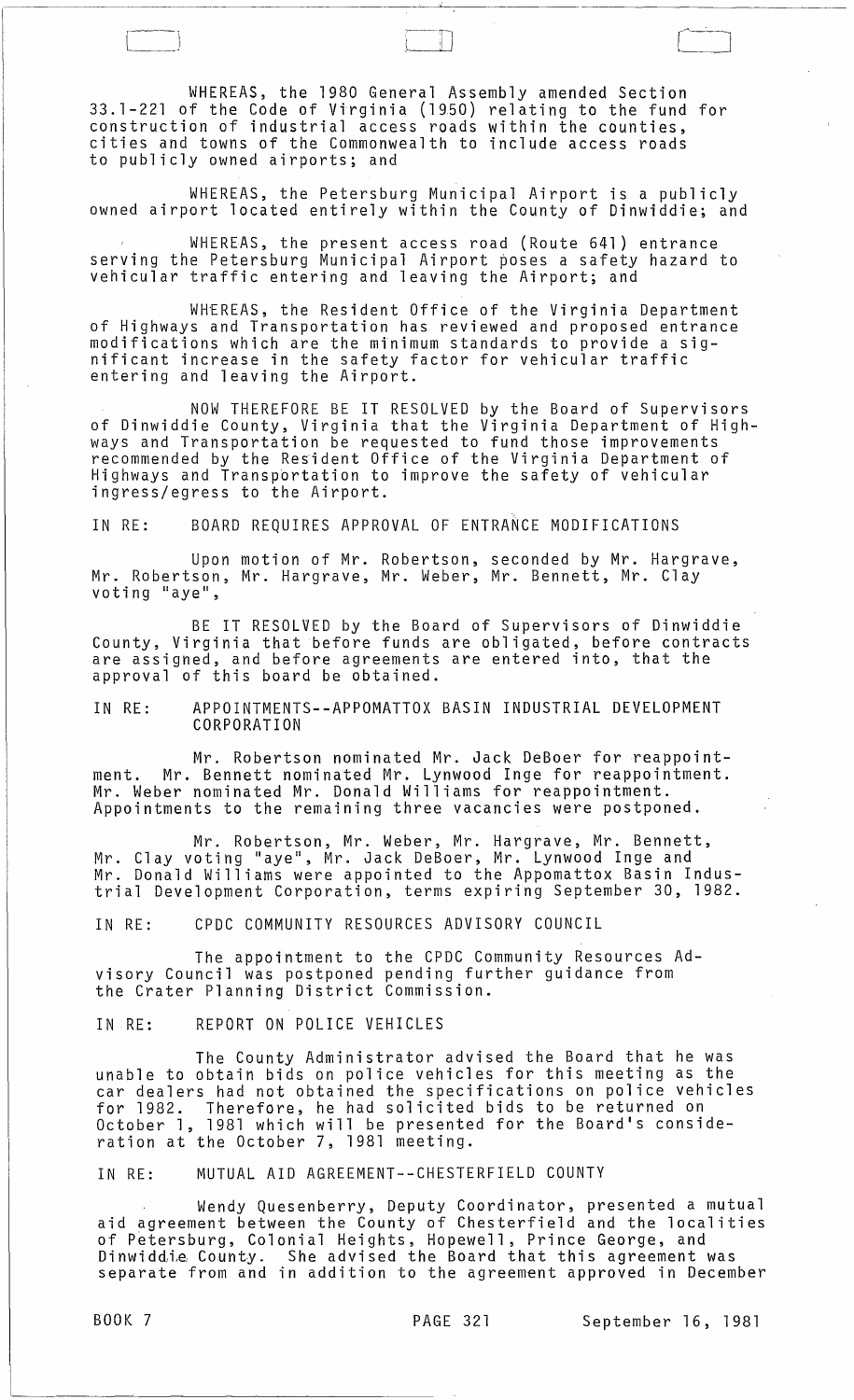of 1980. Because Chesterfield County could not enter into that agreement, they have submitted one in addition for the Board's consideration, which is only between Chesterfield County and the other localities named.

Mr. Hargrave asked if Chesterfield had submitted a contact list like the other localities had done in the original agreement. Mrs. Quesenberry stated they had not because an operational plan was not included but she was sure they would be glad to provide<br>the information.

Upon motion of Mr. Robertson, seconded by Mr. Hargrave, Mr. Robertson, Mr. Hargrave, Mr. Bennett, Mr. Weber, Mr. Clay voting "aye", the Chairman was authorized to sign the following agreement:

THIS AGREEMENT, made this 16th day of September, 1981, by and between the City of Colonial Heights, the City of Petersburg, the City of Hopewell, the County of Dinwiddie, the County of Prince George and the County of Chesterfield, Virginia.

# WITNESSETH

WHEREAS, it has been determined that the provision of Emergency Services across jurisdictional lines in emergencies will increase the ability of the parties to preserve the health, safety<br>and welfare of the citizens of the tri-cities area and adjoining<br>counties; and

WHEREAS, Section 44-146.20 of the Code of Virginia, 1950 as amended, authorizes local governments to establish and carry into effect a plan to provide mutual aid.

NOW, THEREFORE, in consideration of the mutual covenants and conditions herein contained, the parties hereto agree as follows:

That the parties hereto will endeavor to provide emergency services support to the jurisdictions which are parties to this agreement within the capabilities available at the time the request for such support is made. "Emergency services" in this Agreement is defined as fire-fighting services, police services, rescue services, communications, radiological and chemical accident services and the administration of approved state and federal disaster recovery and assistance programs.

2. That nothing contained in this agreement should in any manner be construed to compel any of the parties hereto to respond to a request for emergency services support when the apparatus of the jurisdiction to whom the request is made is, in the opinion of that jurisdiction, needed or is being used within the boundaries of that jurisdiction, nor shall any such request compel the requested jurisdiction to continue to offer emergency services support in another jurisdiction when its apparatus or equipment is, in the opinion of the requested jurisdiction, needed for any reason within the boundaries of its jurisdiction.

3. That no party to this agreement shall be liable to any other party hereto for any loss, damage, personal injury or death to emergency services support personnel or equipment resulting for the performance of any services under this agreement, whether such loss, damage, injury or death shall occur within or without the jurisdictional boundaries of the respective parties hereto.

4. The services performed and expenditures made under this agreement shall be deemed for public and governmental purposes<br>and all immunities from liability enjoyed by the local government and all immunities from liability enjoyed by the local government within its boundaries shall extend to its participation in rendering emergency assistance outside its boundaries. It is understood that for the purposes of this agreement, the responding party is rendering aid once it has entered the jurisdictional boundaries of the party neceiving assistance.

 $\bar{\omega}$  and

 $\hat{\mathbf{z}} = \hat{\mathbf{z}}$ 

5. That there shall be no liability to any of the par-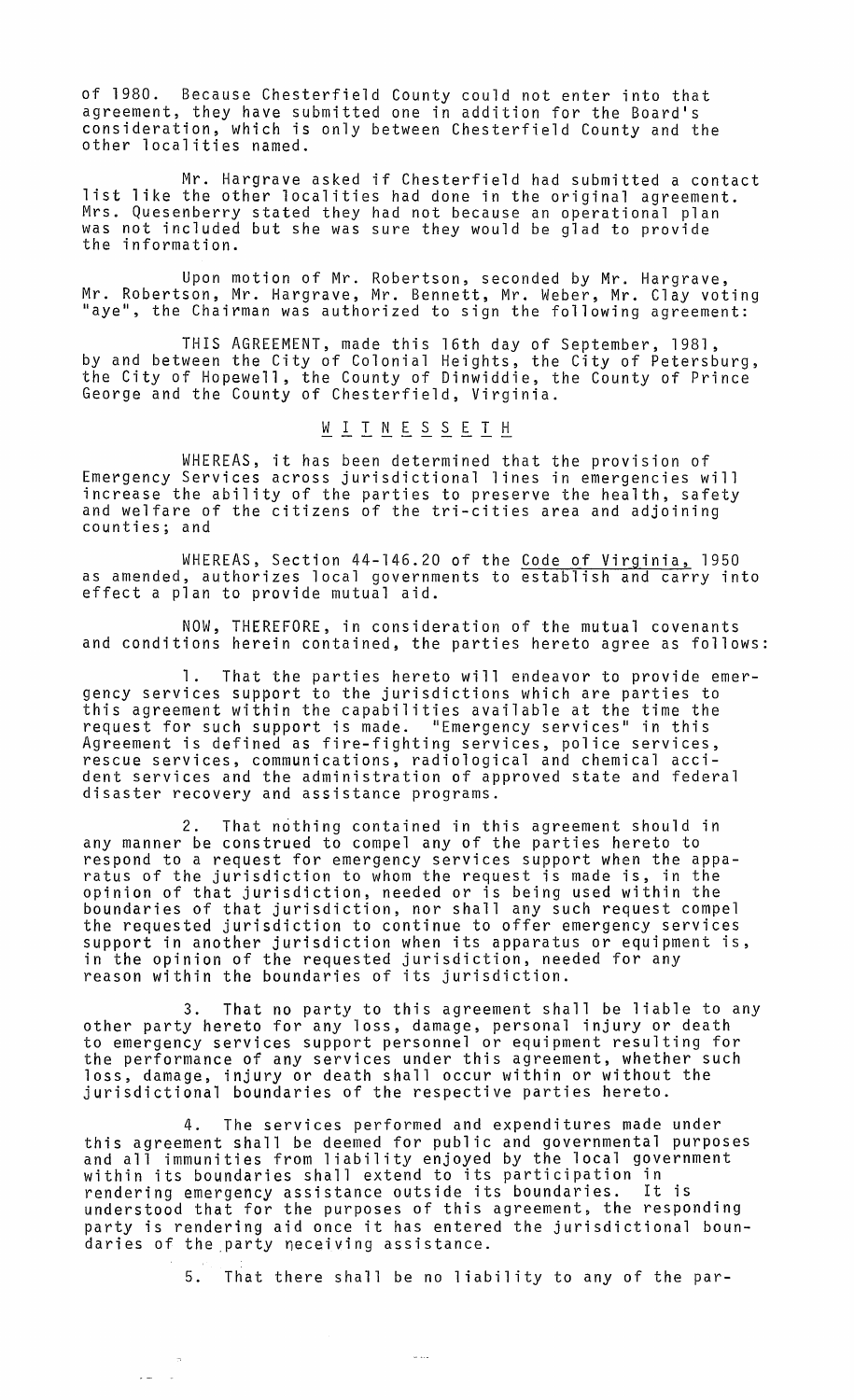ties hereto for reimbursement for injuries to apparatus, equipment or personnel occasioned by a response, or for injuries to such apparatus, equipment or personnel incurred when going to or returning from another jurisdiction.

 $\overline{1}$  $\overline{\phantom{a}}$ 

6. That each party requesting assistance under the terms of this agreement agrees to pay the actual cost of specialized agents such as foam, light water, etc., or other expended consumable supplies, which are used in providing emergency services within its jurisdiction.

7. That any party hereto desiring to request assistance<br>pursuant to the terms and conditions of this agreement shall make such request to the ranking operational duty officer or to the chief executive officer of each party hereto.

8. The personnel of any party rendering assistance to a jurisdiction requesting assistance under this agreement shall render such assistance under the direction of the appropriate official designated by the requesting jurisdiction; provided, however, that the ultimate control of the personnel of any party rendering assistance shall be by the officers or supervisors of such personnel.

9. That the parties contracting hereto recognize that they are each fully capable of providing independent services to adequately serve their respective political subdivisons.

10. The governing bodies of the County and the City each agree that this agreement shall not be used against the County in any future annexation proceedings nor shall any cooperative undertaking arising out of this agreement be used against the County in any future annexation proceedings. This cooperative agreement is entered into in furtherance of the policies set forth in Section l5.1-l04l(6)(v) of the Code of Virginia, 1950, as amended, and shall be without prejudice to the County.

11. This agreement may-be amended or modified by the mutual consent of all of the parties hereto and any party to this agreement may withdraw from this agreement at any time by giving thirty (30) days written notice to that effect to the other parties hereto.

IN WITNESS WHEREOF, the parties hereto have executed this agreement as of the date first above written.

IN RE: KENNEL LICENSE AMENDMENT

Mr. Robertson stated that he was placed on the agenda at the last meeting to discuss kennels in subdivisions. Because kennels in subdivisions were causing a great deal of concern to some residents, he asked that the Board request the County Attorney to draft an amendment to the ordinance which prohibits the issuance of a kennel tag in a subdivision.

Mr. Donald Andrews stated that animal control was needed in the County and he would provide the Board with information on total dog control. Mr. Weber stated that he also felt animal control was needed in the County.

IN RE: LEW JONES SUBDIVISION--DISCUSSION OF ROAD SYSTEM

Mr. Clay asked what was being done towards improving the roads in the Lew Jones Subdivision in reference to the money in an escrow account. He stated he had been contacted by the residents of the subdivision, and they were very anxious to have something done before the winter season.

, and the states of the **PAGE 322** September 16, 1981